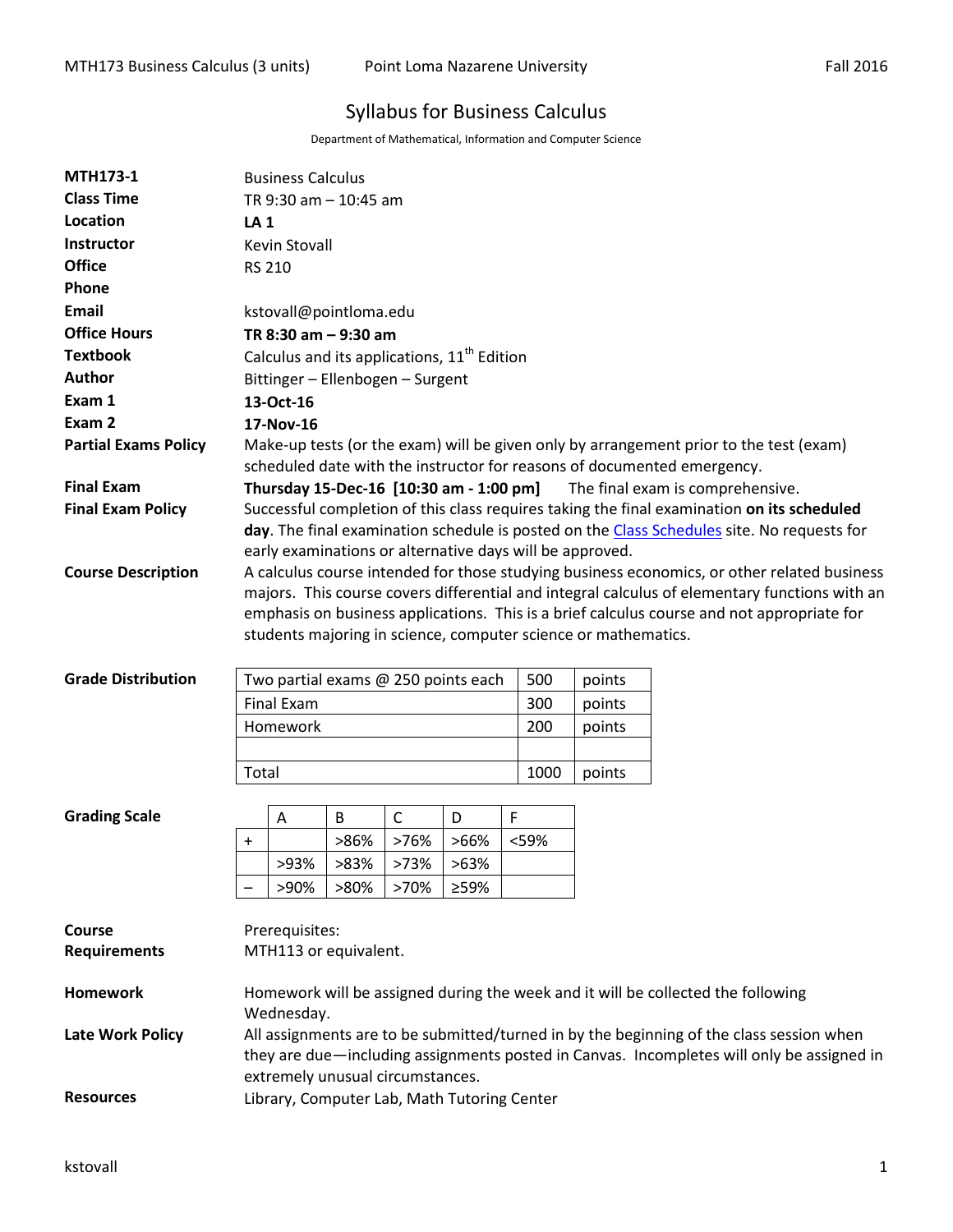# **PLNU MISSION: TO TEACH ~ TO SHAPE ~ TO SEND**

Point Loma Nazarene University exists to provide higher education in a vital Christian community where minds are engaged and challenged, character is modeled and formed, and service becomes an expression of faith. Being of Wesleyan heritage, we aspire to be a learning community where grace is foundational, truth is pursued, and holiness is a way of life.

#### **DEPARTMENT MISSION**

The Mathematical, Information, and Computer Sciences department at Point Loma Nazarene University is committed to maintaining a curriculum that provides its students with the tools to be productive, the passion to continue learning, and Christian perspectives to provide a basis for making sound value judgments.

#### **GENERAL EDUCATION**

This course is one of the components of the General Education Program at Point Loma Nazarene University, in support of the general education learning outcome: *Quantitative Reasoning: Students will be able to solve problems that are quantitative in nature*. The purpose of general education is to provide a common educational experience, to develop essential skills, and to provide a broad cultural background for personal and professional growth.

#### **COURSE DESCRIPTION**

A calculus course intended for those studying business economics, or other related business majors. This course covers differential and integral calculus of elementary functions with an emphasis on business applications. This is a brief calculus course and not appropriate for students majoring in science, computer science or mathematics. Prerequisite(s): MTH113 or equivalent.

# **CLASS LEARNING OUTCOMES**

*GE Learning Outcomes:* 

- Students will be able to solve problems that are quantitative in nature.
- Students will be able to formulate a mathematical model from a verbal description of a problem.
- Students will be able it solve non-routine problems using logic and quantitative techniques.
- Students will be able to construct solutions to problems using computational techniques

# *Course Learning Outcomes:*

- Students will be able to find the derivatives of elementary functions.
- Students will be able to find the anti-derivatives (integrals) of elementary functions.
- Students will be able to apply differentiation and integration to solve business problems.

#### **CREDIT HOUR**

In the interest of providing sufficient time to accomplish the stated course learning outcomes, this class meets the PLNU credit hour policy for a 3 unit class delivered over 16 weeks. Specific details about how the class meets the credit hour requirements can be provided upon request.

# **INCOMPLETE AND LATE ASSIGNMENTS**

All assignments are to be submitted/turned in by the beginning of the class session when they are due—including assignments posted in Canvas. Incompletes will only be assigned in extremely unusual circumstances.

# **TOPICS TO BE COVERED**

- Differentiation of elementary functions.
- Integration of elementary functions.
- Marginal analysis.
- Optimization.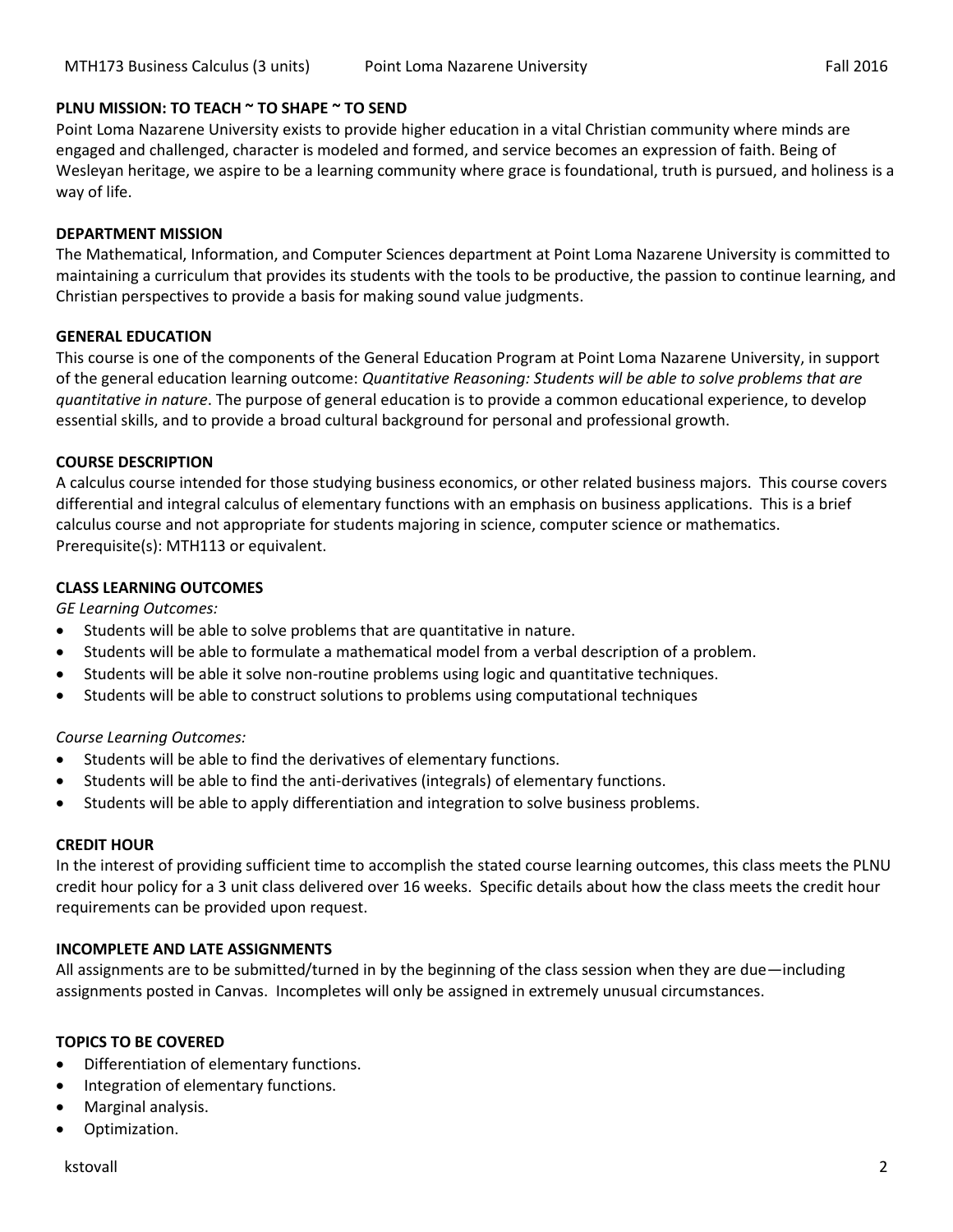- Price, demand and revenue.
- Elasticity of demand.
- Consumer and producer surplus.
- Revenue, cost, and profit.

# **ATTENDANCE**

Attendance is expected at each class session. In the event of an absence you are responsible for the material covered in class and the assignments given that day.

Regular and punctual attendance at all classes in which a student is registered is considered essential to optimum academic achievement. Therefore, regular attendance and participation in each course are minimal requirements to be met. There are no allowed or excused absences except as approved in writing by the Provost for specific students participating in certain university-sanctioned activities. Excused absences still count toward the 10%-20% limits, but allow students to make up work, quizzes, or tests missed as a result of a university-sanctioned activity. Activities of a unique nature, such as labs or other activities identified clearly on the syllabus, cannot be made up except in rare instances when instructors have given advanced, written approval for doing so. Whenever the number of accumulated absences in a class, for any cause, exceeds ten (10) percent of the total number of class meetings, the faculty member should send an e-mail to the student and the Vice Provost for Academic Administration (VPAA) warning of attendance jeopardy. If more than twenty (20) percent of the total number of class meetings is reported as missed, the faculty member or VPAA may initiate the student's de-enrollment from the course without further advanced notice to the student. If the date of de-enrollment is past the last date to withdraw from a class, the student will be assigned a grade of W or WF consistent with university policy in the Grading section of the catalog. There are no refunds for courses where a de-enrollment was processed. For more details see the PLNU catalog: [http://catalog.pointloma.edu/content.php?catoid=18&navoid=1278#Class\\_Attendance](http://catalog.pointloma.edu/content.php?catoid=18&navoid=1278#Class_Attendance)

# **CLASS ENROLLMENT**

It is the student's responsibility to maintain his/her class schedule. Should the need arise to drop this course (personal emergencies, poor performance, etc.), the student has the responsibility to follow through (provided the drop date meets the stated calendar deadline established by the university), not the instructor. Simply ceasing to attend this course or failing to follow through to arrange for a change of registration (drop/add) may easily result in a grade of F on the official transcript.

# **ACADEMIC ACCOMADATIONS**

While all students are expected to meet the minimum academic standards for completion of their courses as established by the instructors, students with special needs may require academic accommodations. At Point Loma Nazarene University, students requesting academic accommodations must file documentation with the Disability Resource Center (DRC), located in the Bond Academic Center. Students can also reach the Disability Resource Center by phone at 619- 849-2486 or by e-mail at [DRC@pointloma.edu.](mailto:DRC@pointloma.edu) Once the student files documentation, the Disability Resource Center contacts the student's instructors and provides written recommendations for reasonable and appropriate accommodations to meet the individual needs of the student. This policy assists the university in its commitment to full compliance with Section 504 of the Rehabilitation Act of 1973, the Americans with Disabilities (ADA) Act of 1990, and ADA Amendments Act of 2008, all of which prohibit discrimination against students with special needs and guarantees all qualified students equal access to the benefits of PLNU programs and activities. For more details see the PLNU catalog: [http://catalog.pointloma.edu/content.php?catoid=18&navoid=1278#Academic\\_Accommodations](http://catalog.pointloma.edu/content.php?catoid=18&navoid=1278#Academic_Accommodations) 

Students with learning disabilities who may need accommodations should discuss options with the instructor during the first two weeks of class.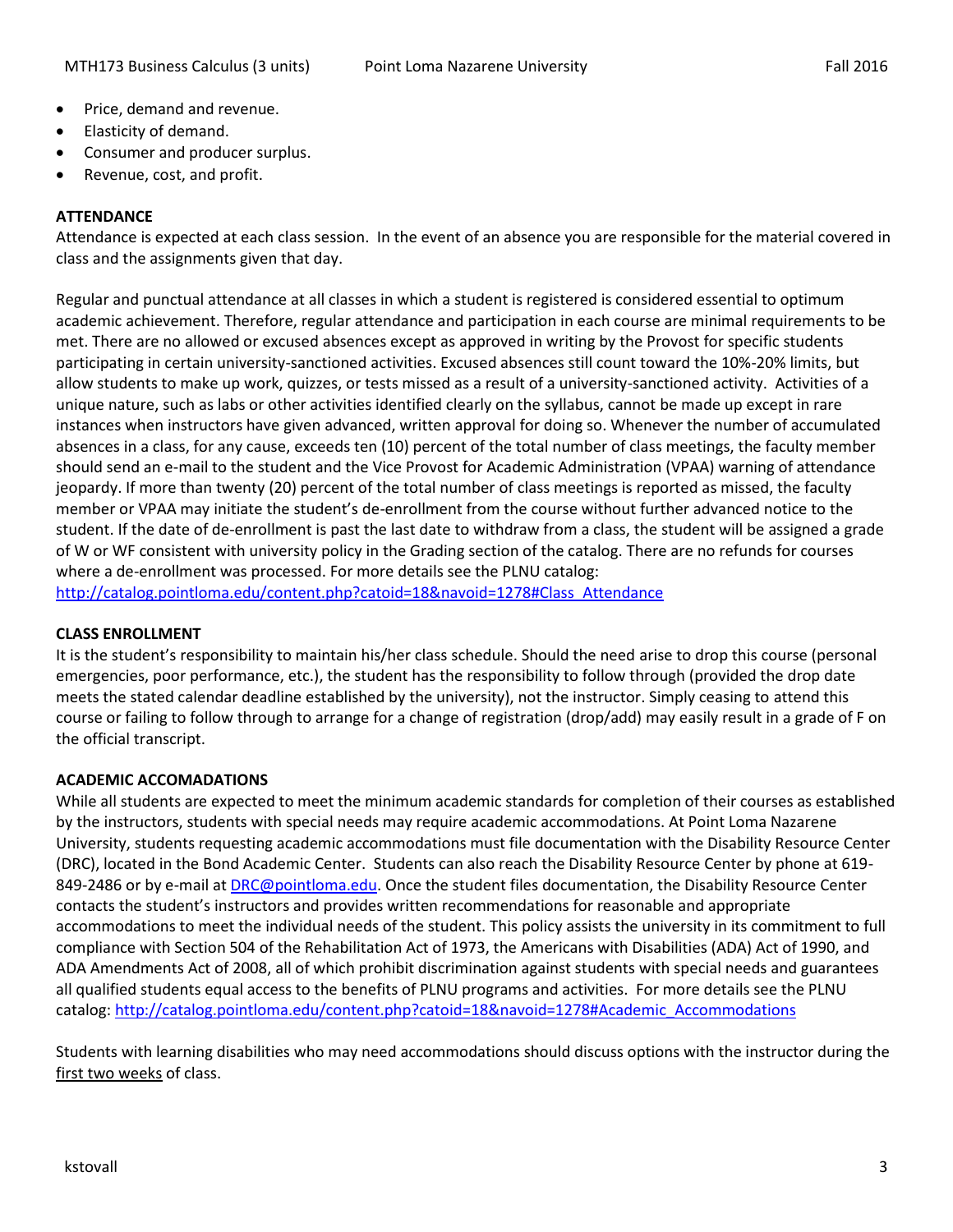# **ACADEMIC HONESTY**

The Point Loma Nazarene University community holds the highest standards of honesty and integrity in all aspects of university life. Any violation of the university's commitment is a serious affront to the very nature of Point Loma's mission and purpose. Violations of academic honesty include cheating, plagiarism, falsification, aiding academic dishonesty, and malicious interference. The details of PLNU's meaning of each of these words can be found in the PLNU catalog at: [http://catalog.pointloma.edu/content.php?catoid=18&navoid=1278#Academic\\_Honesty](http://catalog.pointloma.edu/content.php?catoid=18&navoid=1278#Academic_Honesty)

A student remains responsible for the academic honesty of work submitted in PLNU courses and the consequences of academic dishonesty beyond receipt of the final grade in the class and beyond the awarding of the diploma. Ignorance of these catalog policies will not be considered a valid excuse or defense. Students may not withdraw from a course as a response to a consequence.

A student who is caught cheating on any item of work will receive a zero on that item and may receive an "F" for the semester. See the PLNU Catalog for a further explanation of the PLNU procedures for academic dishonesty [\(http://catalog.pointloma.edu/content.php?catoid=18&navoid=1278#Academic\\_Honesty\)](http://catalog.pointloma.edu/content.php?catoid=18&navoid=1278#Academic_Honesty).

#### **FINAL EXAM DATE AND TIME**

The final exam date and time is set by the university at the beginning of the semester and may not be changed by the instructor. Only in the case that a student is required to take three exams during the same day of finals week is an instructor authorized to change the exam date and time for that particular student.

# **PLNU COPYRIGHT POLICY**

Point Loma Nazarene University, as a non-profit educational institution, is entitled by law to use materials protected by the US Copyright Act for classroom education. Any use of those materials outside the class may violate the law.

# **EDUCATION RECORDS AND DIRECTORY INFORMATION**

The Family Educational Rights and Privacy Act (FERPA) of 1974 as amended affords students certain rights with respect to their education records. These include: 1) the right to inspect and review the student's education records within 45 days of the day the university receives a request for access, 2) the right to request the amendment of the student's education records that the student believes are inaccurate or misleading, 3) the right to consent to disclosures of personally identifiable information contained in the student's education records, and 4) the right to file a complaint with the U.S. Department of Education concerning alleged failures by Point Loma to comply with the requirements of FERPA.

FERPA has specifically identified certain information called directory information that may be disclosed without student consent. Although directory information may be disclosed without student consent, PLNU is not required to release directory information.

The university has defined directory information as name, address (including electronic mail), telephone number, date and place of birth, major field of study, dates of attendance, enrollment status, degrees, honors and awards received, participation in officially recognized activities and sports, weight and height of members of athletic teams, degree candidacy, and the most recent previous educational agency or institution attended. This information may be provided, upon review by the Vice Provost for Academic Administration, as public information or to individuals who demonstrate a valid need to contact students. Photographs of students may also be used in various university publications or on the university website. Students who prefer that their photograph not be used, must inform the Office of Marketing and Creative Services of their request prior to the second Monday of each semester.

The university may disclose education records to college officials with legitimate educational interests. A college official is a person employed by the university; a member of the Board of Trustees; or an individual serving on a committee, such as disciplinary or grievance committees. A college official has a legitimate educational interest if the information aids the official in fulfilling professional functions. PLNU also includes among college officials a student appointed to an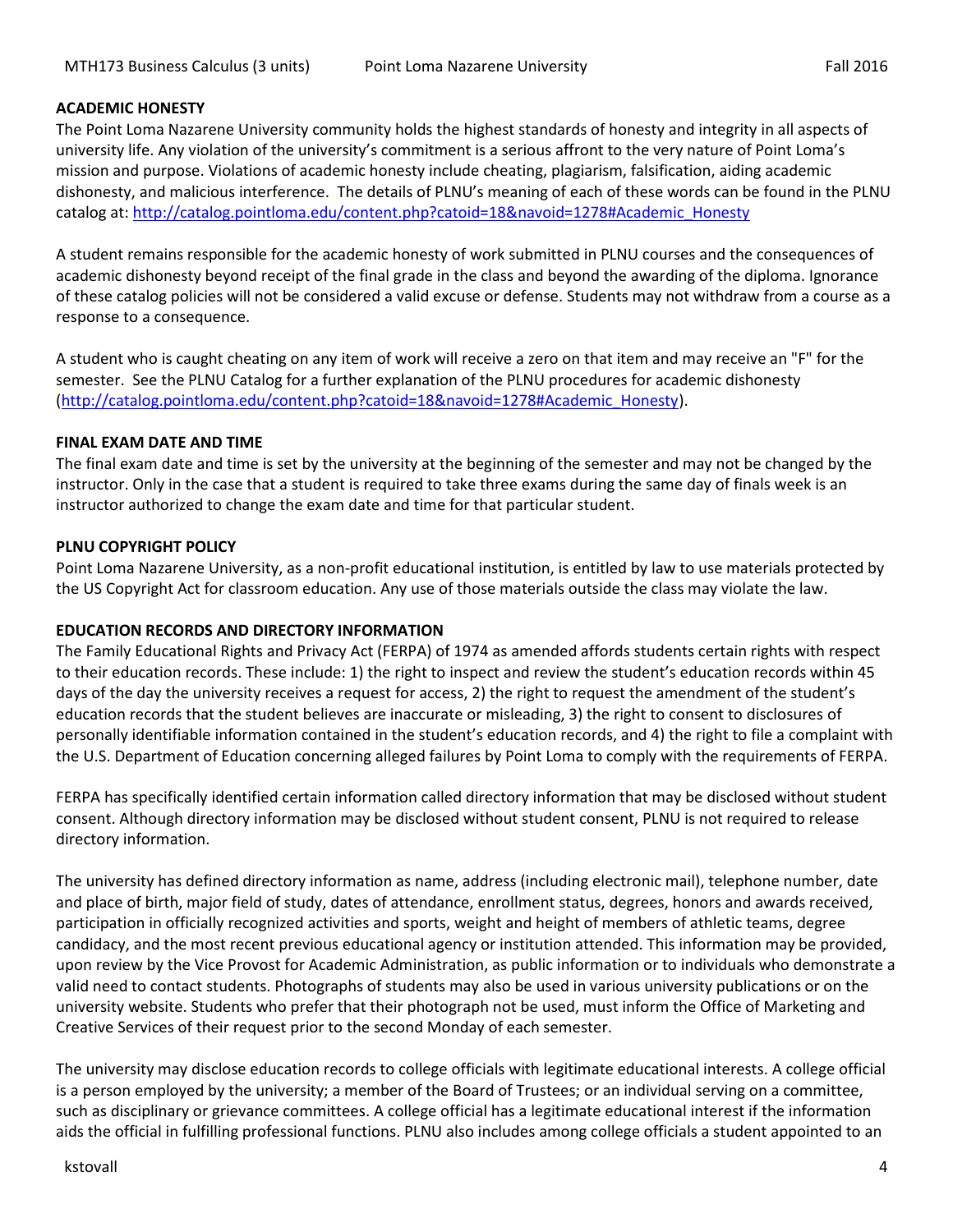official committee or assisting another official in performing tasks and outside service providers who perform an institutional service of function such as attorneys, auditors, and the National Student Clearinghouse. The university may also disclose education records to post-secondary institutions in which a student is seeking or intending to enroll, or is already attending if the disclosure is for purposes related to the student's enrollment or transfer.

Questions relative to FERPA policies should be referred to the Office of the Vice Provost for Academic Administration or may be referenced at FERPA.

[\(http://catalog.pointloma.edu/content.php?catoid=18&navoid=1278#Education\\_Records\\_\\_FERPA\\_\\_and\\_Directory\\_Info](http://catalog.pointloma.edu/content.php?catoid=18&navoid=1278#Education_Records__FERPA__and_Directory_Information) [rmation\)](http://catalog.pointloma.edu/content.php?catoid=18&navoid=1278#Education_Records__FERPA__and_Directory_Information)